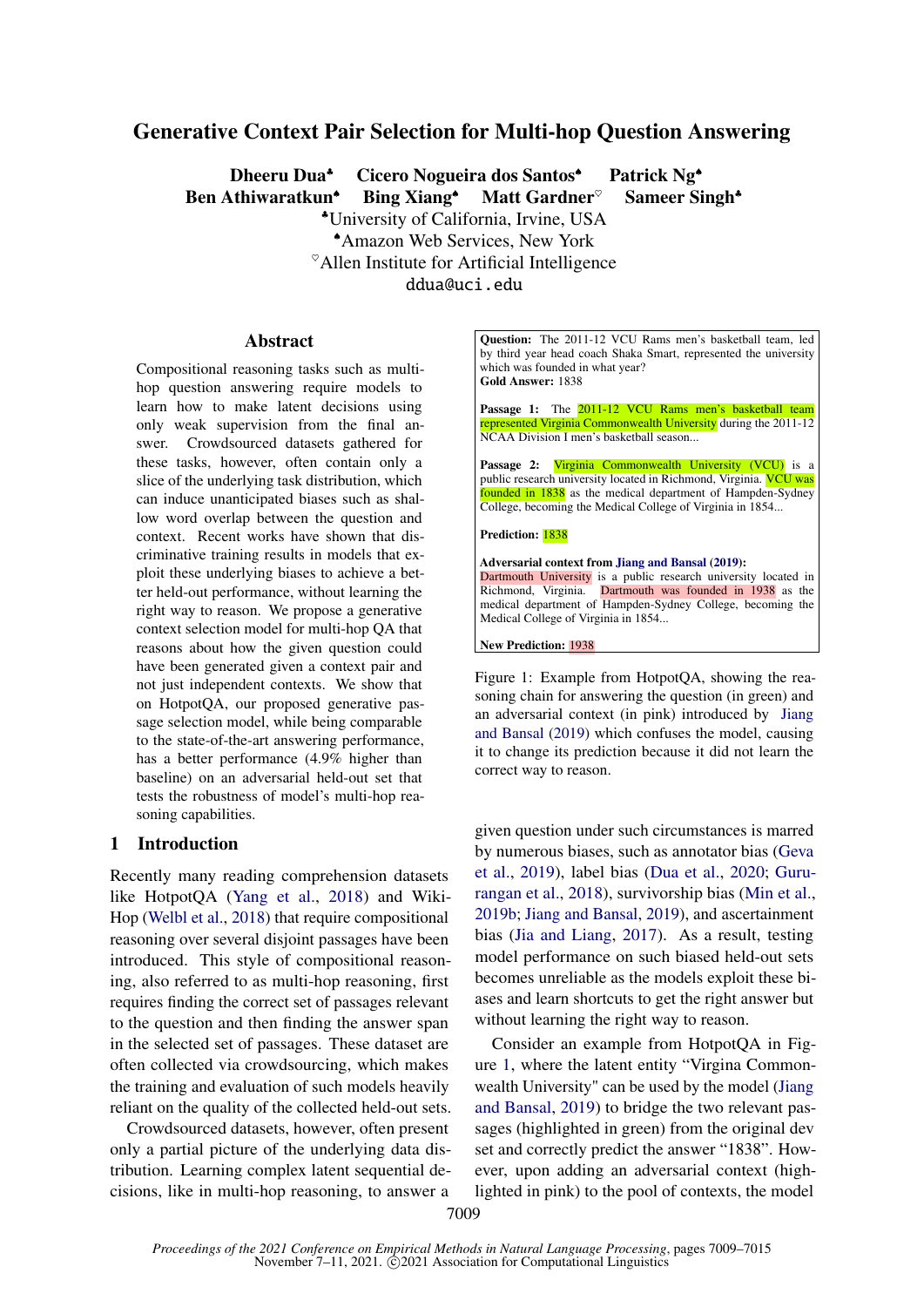prediction changes to "1938" implying that the model did not learn the right way to reason. This is because the discriminatively trained passage selector exploits lexical cues like "founded" in the second passage and does not pay attention to the complete question. The absence of such adversarial contexts at training allows the model to find incorrect reasoning paths.

In this work, we propose a generative context pair selection model that reasons through the data generation process of how a specific question could have been *generated* given pair of passages. We show that our proposed passage selection module has a better performance on the original (+2.2%) and the adversarial dev set (+4.9%) that tests the model's reasoning abilities (unlike the original dev set which is marred by bias). We use a generic answering model and show that while being comparable in end-to-end performance with close to state-of-the-art systems on the original dev set, our model provides a better performance on the adversarial set. Any advances in the answering model can be applied in a straightforward manner to a generative passage selector to further improve performance.

### 2 Generative Passage Selection

Given a set of contexts  $C = \{c_0, ..., c_N\}$ , the goal of *multi-hop* question answering is to combine information from *C* to an identify answer span *a* for a given question *q*. Let  $\Psi = \{(c_i, c_j) = c_{ij} : c_i \in C \mid c \in C\}$  be the set of all possible context pairs  $C, c_j \in C$ } be the set of all possible context pairs that can be formed from *C*.

Existing models for multi-hop question answering [\(Tu et al.,](#page-6-2) [2020;](#page-6-2) [Chen et al.,](#page-4-1) [2019\)](#page-4-1) consist of two components: a *discriminative passage selection* and an *answering model*. Passage selection identifies which pairs of contexts are relevant for answering the given question, i.e., it estimates  $p(c_{ij} | q, \Psi)$ . This is followed by the answering model to extract the answer span given a context pair and the question  $(p(a | q, c_i))$ . These are combined as follows:

$$
p(a | q, \Psi) = \sum_{c_{ij}} p(a | q, c_{ij}) p(c_{ij} | q, \Psi)
$$
 (1)

The discriminative passage selector learns to select a set of contexts by conditioning on the question representation. This learning process does not encourage the model to pay attention to the entire question, which can result in ignoring parts of the question, and thus, learning spurious correlations.

For prediction, best context pair  $c_{ij}^*$  is used by the answering module to get the answer,  $a^*$  = argmax  $p(a \mid q, c_{ij}^*)$ . As shown by [Min et al.](#page-5-5)<br>(2019a), using the top scoring reasoning chain to [\(2019a\)](#page-5-5), using the top scoring reasoning chain to answer the question is often sufficient and does not require marginalization over multiple chains.<sup>[1](#page-1-0)</sup>

### 2.1 Proposed Model

We propose a joint question-answering model that learns  $p(a, q | \Psi)$  instead of  $p(a | q, \Psi)$ . This model can be factorized into a generative passage selector and a standard answering model as:

$$
p(a,q \mid \Psi) = \sum_{c_{ij}} p(a \mid q, c_{ij}) p(q|c_{ij}) p(c_{ij} | \Psi) \quad (2)
$$

A prior  $p(c_{ij}|\Psi)$  over the context pairs establishes a measure of compatibility between passages in a particular dataset. The conditional generation model  $p(q|c_{ij})$  estimates the likelihood of generating the given question from a selected pair of passages. Finally, a standard answering model  $p(a \mid q, c_{ii})$ learns a likely answer distribution given a question and context pair. The first two terms (prior and conditional generation) can be seen as a generative model that selects a pair of passages from which the question could have been constructed. The answering model can be instantiated with any existing SOTA model, like graph neural network [\(Tu et al.,](#page-6-2) [2020;](#page-6-2) [Shao et al.,](#page-6-3) [2020\)](#page-6-3) and entity-based chain reasoning [\(Chen et al.,](#page-4-1) [2019\)](#page-4-1).

The process at prediction is identical to that with discriminative passage selection, except that the context pairs are scored by taking the entire question into account,  $c_{ij}^* = \text{argmax}_{c_{ij}} p(q|c_{ij})p(c_{ij}|\Psi)$ .

### 2.2 Model Learning

For learning the generative model, we train the prior,  $p(c_{ij}|\Psi)$  and the conditional generation model  $p(q \mid c_i, \Psi)$  jointly. First, the prior network projects the concatenated contextualized representation,  $r_{ij}$ , of starting and ending token of concatenated contexts  $(c_i; c_j)$ , from the encoder to obtain un-normalized scores, which are then normalized across all context-pairs via softmax operator. The loss function tries to increases the likelihood of gold context pair over all possible context pairs.

$$
r_{ij} = encoder(c_i; c_j)
$$
 (3)

$$
s_{ij} = W^{1 \times d}(r_{ij}[start]; r_{ij}[end])
$$
 (4)

<span id="page-1-0"></span><sup>&</sup>lt;sup>1</sup>Marginalizing over all context pairs, or maintaining a beam of highly ranked pairs, did not yield much higher performance, in particular, not worth the computation overhead.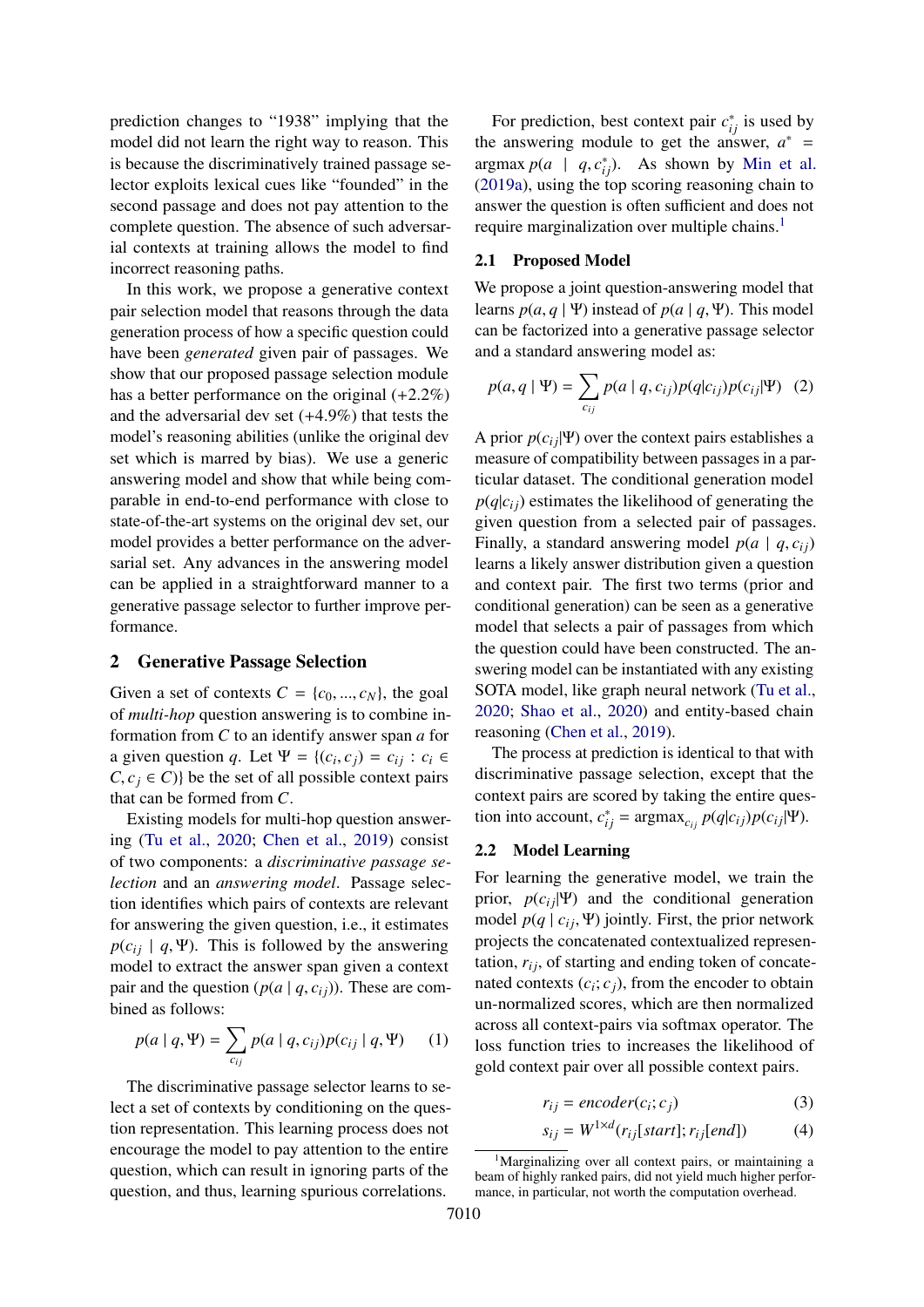The conditional question generation network gets contextual representations for context-pair candidates from the encoder and uses them to generate the question, via the decoder. The objective function increases the likelihood of the question for gold context pairs and the unlikelihood [\(Welleck](#page-6-4) [et al.,](#page-6-4) [2020\)](#page-6-4) for a set of *negative* context pairs (Eq. [5\)](#page-2-0). The negative context pairs are randomly sampled from all possible non-oracle context pairs.

$$
\mathcal{L}(\theta) = \sum_{t=1}^{|question|} \log p(q_t | q_{  
+ 
$$
\sum_{n \in |neg, pairs|} \sum_{t=1}^{|question|} \log (1 - p(q_t | q_{(5)
$$
$$

#### 3 Experiments and Results

We experiment with two popular multi-hop datasets: HotpotQA [\(Yang et al.,](#page-6-0) [2018\)](#page-6-0) and WikiHop [\(Welbl et al.,](#page-6-1) [2018\)](#page-6-1). We use a pre-trained T5 (Raff[el et al.,](#page-6-5) [2019\)](#page-6-5) encoder-decoder model for obtaining contextual representations, which are further trained to estimate all individual probability distributions. The answering model is a fine-tuned T5-large model which has an *oracle* EM/F1, *<sup>p</sup>*(*<sup>a</sup>* <sup>|</sup> *<sup>q</sup>*, *<sup>c</sup>gold*), of 74.5/83.5 and 76.2/83.9 on HotpotQA and WikiHop respectively. The performance of a fine-tuned T5-base (220M parameters) model for standard and generative passage selector are shown in Table [2.](#page-2-1) Most SOTA passage selectors for HotpotQA use a RoBERTa-large [\(Liu](#page-5-6) [et al.,](#page-5-6) [2019\)](#page-5-6) (355M parameter) based classifier to select top-k passages given the question, which has an accuracy of ∼94.5% [\(Tu et al.,](#page-6-2) [2020\)](#page-6-2).

Table [1](#page-2-2) compares end-to-end original dev set performance of answering model when combined with a standard (79.5  $F_1$ ) and a generative passage selector (81.9  $F_1$ ) for HotpotQA. Table [2](#page-2-1) shows minor improvements in passage accuracy on using generative selector in WikiHop. This shows that generative passage selecetor is able to find (latent) entity connections between context pairs that are consistent with the complete question and not just parts of it.

#### 3.1 Adversarial Evaluation

We use an existing adversarial set [\(Jiang and](#page-5-0) [Bansal,](#page-5-0) [2019\)](#page-5-0) for HotpotQA to test the robustness of model's multi-hop reasoning capabilities given a confusing passage. This helps measure, quantitatively, the degree of biased correlations learned

<span id="page-2-2"></span>

| Model                                                  | Original     |              | <b>Adversarial</b> |              |
|--------------------------------------------------------|--------------|--------------|--------------------|--------------|
|                                                        | Acc          | $F_{1}$      | Acc                | $F_{1}$      |
| <b>Standard Selector</b><br><b>Generative Selector</b> | 95.3<br>97.5 | 79.5<br>81.9 | 91.4<br>96.3       | 76.0<br>80.1 |
| Tu et al. (2020)<br>Fang et al. (2020)                 | 94.5         | 80.2<br>82.2 |                    | 61.1<br>78.9 |

Table 1: HotpotQA: Passage selection accuracy and end-to-end QA F1 on the original and adversarial set [\(Jiang and Bansal,](#page-5-0) [2019\)](#page-5-0) of the HotpotQA dataset. The results of [Tu et al.](#page-6-2) [\(2020\)](#page-6-2) and [Fang et al.](#page-4-2) [\(2020\)](#page-4-2) are as reported by [Perez et al.](#page-5-7) [\(2020\)](#page-5-7).

<span id="page-2-1"></span>

| Model                      | Accuracy | EM/F1     |
|----------------------------|----------|-----------|
| <b>Standard Selector</b>   | 96.8     | 72.8/79.9 |
| <b>Generative Selector</b> | 97.2     | 73.5/80.2 |

<span id="page-2-0"></span>Table 2: WikiHop: Passage selection accuracy and end to end QA EM and F1 on dev set.

by the model. In Table [1,](#page-2-2) we show that the standard discriminative passage selector has a much higher performance drop (∼4%) as compared to the generative selector (∼1%) on adversarial dev set [\(Jiang and Bansal,](#page-5-0) [2019\)](#page-5-0), showing that generative selector is less biased and less affected by conservative changes [\(Ben-David et al.,](#page-4-3) [2010\)](#page-4-3) to the data distribution. While the end to end QA performance of our model is comparable  $(1\ 0.3\ F1)$  to [Fang et al.](#page-4-2) [\(2020\)](#page-4-2) on the original dev-set, on the adversarial set our method is better than [Fang et al.](#page-4-2)  $(2020)$  ( $\uparrow$  1.2 F1). Table [3](#page-3-0) shows that the decoder of generative passage selector was able to generate multi-hop style questions from a pair of contexts.

#### 3.2 Context pairs vs. Sentences

Some context selection models for HotpotQA use a multi-label classifier that chooses top-k sentences [\(Fang et al.,](#page-4-2) [2020;](#page-4-2) [Clark and Gardner,](#page-4-4) [2018\)](#page-4-4) which result in limited inter-document interaction than context pairs. To compare these two input types, we construct a multi-label sentence classifier  $p(s|q, C)$  that selects relevant sentences. This classifier projects a concatenated sentence and question representation, followed by a sigmoid, to predict if the sentence should be selected. This model has a better performance over the context-pair selector but is more biased (Table [4\)](#page-3-1).

We performed similar experiments with the generative model, where we train a generative *sentence* selection model by first selecting a set of sentences with a gumbel softmax (prior) and then generating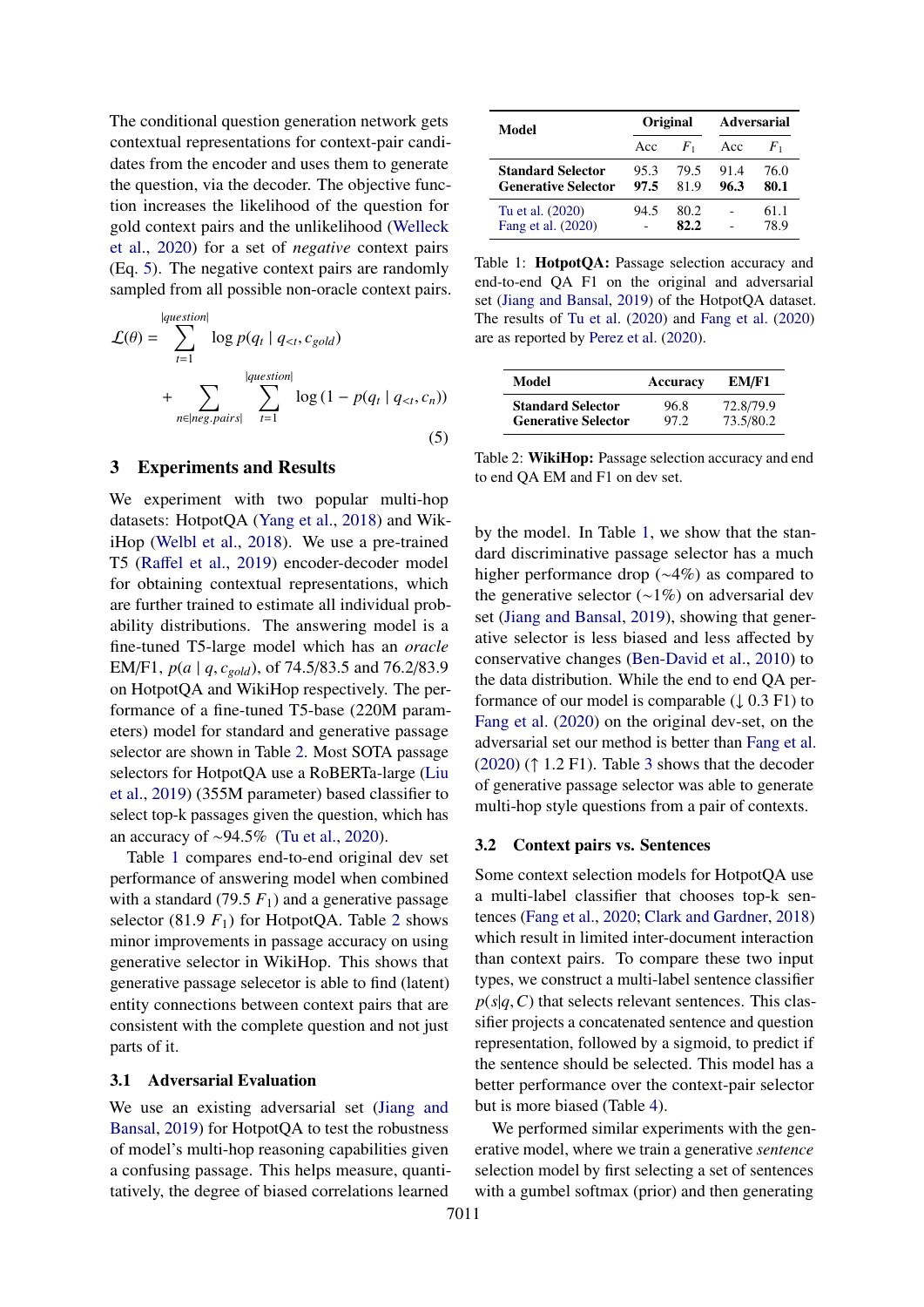<span id="page-3-0"></span>

| Context 1, $c_i$ :                                      | The America East Conference is a collegiate athletic conference affiliated with the NCAA Division<br>I, whose members are located mainly in the Northeastern United States. The conference was<br>known as the Eastern College Athletic Conference-North from 1979 to 1988 and the North Atlantic<br>Conference from 1988 to 1996. |
|---------------------------------------------------------|------------------------------------------------------------------------------------------------------------------------------------------------------------------------------------------------------------------------------------------------------------------------------------------------------------------------------------|
| Context 2, $c_i$ :                                      | The Vermont Catamounts men's soccer team represents the University of Vermont in all NCAA<br>Division I men's college soccer competitions. The team competes in the America East Conference.                                                                                                                                       |
| Original Question, q:                                   | the vermont catamounts men's soccer team currently competes in a conference that was formerly<br>known as what from 1988 to 1996?                                                                                                                                                                                                  |
| <b>Generated Ouestions:</b><br>$p(q \mid c_{ij}, \Psi)$ | the vermont catamounts men's soccer team competes in what collegiate athletic conference affiliated<br>with the ncaa division i, whose members are located mainly in the northeastern united states?<br>the vermont catamounts men's soccer team competes in a conference that was known as what from<br>1979 to 1988?             |
|                                                         | the vermont catamounts men's soccer team competes in a conference that was known as what from<br>1988 to 1996?                                                                                                                                                                                                                     |

Table 3: Sample questions generated by using the question generation decoder with top-k sampling show that the generative model is able to construct (reason about) possible multi-hop questions given a context-pair, without lexically referencing the latent (bridge) entity,"American East Conference".

<span id="page-3-1"></span>

| Model                                            | Original | <b>Adversarial</b> |
|--------------------------------------------------|----------|--------------------|
| <b>Discriminative Selectors</b>                  |          |                    |
| Passage, $p(c_{ii} q, \Psi)$                     | 95.3     | 96.3               |
| Sentence, $p(s q, C)$                            | 97.6     | 90.9               |
| <b>Generative Selectors</b>                      |          |                    |
| Passage, $p(q   c_{ij}, \Psi)p(c_{ij} \Psi)$     | 97.5     | 96.3               |
| Sentence, $p(q   s, C)p(s C)$                    | 90.6     | 89.2               |
| Multi-task, $p(q, s c_{ii}, \Psi)p(c_{ii} \Psi)$ | 98.1     | 97.2               |
|                                                  |          |                    |

Table 4: Passages vs Sentences: Passage selection accuracy for models with different context inputs on the development and adversarial set of HotpotQA.

the question given the set of sentences. Given that the space of set of sentences is much larger than context pairs, the generative sentence selector does not have good performance (Table [4\)](#page-3-1).

Since sentence selection helped improve performance of the discriminative passage selector, we add an auxiliary loss term to our generative passage selector that also predicts the relevant sentences in the context pair when generating the question  $(p(q, s|c_i, \Psi))$ , in a multi-task manner. We see slight performance improvements by using relevant sentences as an additional supervision signal.

# 4 Related work

Many recent passage selection models for HotpotQA and Wikihop's distractor style setup employ discriminative context selectors given the question [\(Tu et al.,](#page-6-2) [2020;](#page-6-2) [Fang et al.,](#page-4-2) [2020;](#page-4-2) [Shao et al.,](#page-6-3) [2020\)](#page-6-3). The high performance of such passage selectors can be attributed to existing bias in HotpotQA [\(Jiang and Bansal,](#page-5-0) [2019;](#page-5-0) [Min et al.,](#page-5-3) [2019b\)](#page-5-3), which allows shallow lexical overlap of question with a single context to result in the correct answer. Another more general line of work dynamically updates the working memory to re-rank the set of passage at each hop [\(Das et al.,](#page-4-5) [2019\)](#page-4-5).

With the release of datasets like SearchQA [\(Dunn et al.,](#page-4-6) [2017\)](#page-4-6), TriviaQA [\(Joshi et al.,](#page-5-8) [2017\)](#page-5-8), and NaturalQuestions [\(Kwiatkowski et al.,](#page-5-9) [2019\)](#page-5-9), a lot of work has been done in open-domain passage retrieval, especially in the full Wikipedia setting. However, these questions do not necessarily require multi-hop reasoning. A series of work has tried to match a document-level summarized embedding to the question [\(Seo et al.,](#page-6-6) [2018;](#page-6-6) [Karpukhin et al.,](#page-5-10) [2020;](#page-5-10) [Lewis et al.,](#page-5-11) [2020\)](#page-5-11) for obtaining the relevant answers. In generative question answering, a few works [\(Lewis and Fan,](#page-5-12) [2019;](#page-5-12) [Nogueira dos Santos](#page-5-13) [et al.,](#page-5-13) [2020\)](#page-5-13) have used a joint question answering approach on a single context.

A large body of work has employed simple question generation for factoid answers in numerous cases, like answer verification [\(Duan et al.,](#page-4-7) [2017\)](#page-4-7), fact checking [\(Fan et al.,](#page-4-8) [2020\)](#page-4-8), data augmentation [\(Alberti et al.,](#page-4-9) [2019;](#page-4-9) [Serban et al.,](#page-6-7) [2016\)](#page-6-7), pedagogical systems [\(Lindberg et al.,](#page-5-14) [2013\)](#page-5-14), and dialog systems [\(Yanmeng et al.,](#page-6-8) [2020\)](#page-6-8) etc.

### 5 Conclusion

We proposed a generative formulation of context pair selection for multi-hop question answering. By encouraging this selection model to *explain* the entire question, it is less susceptible to bias, performing substantially better on adversarial data than existing discriminative methods. Our proposed model is simple to implement and can be used with *any* existing (or future) answering model; we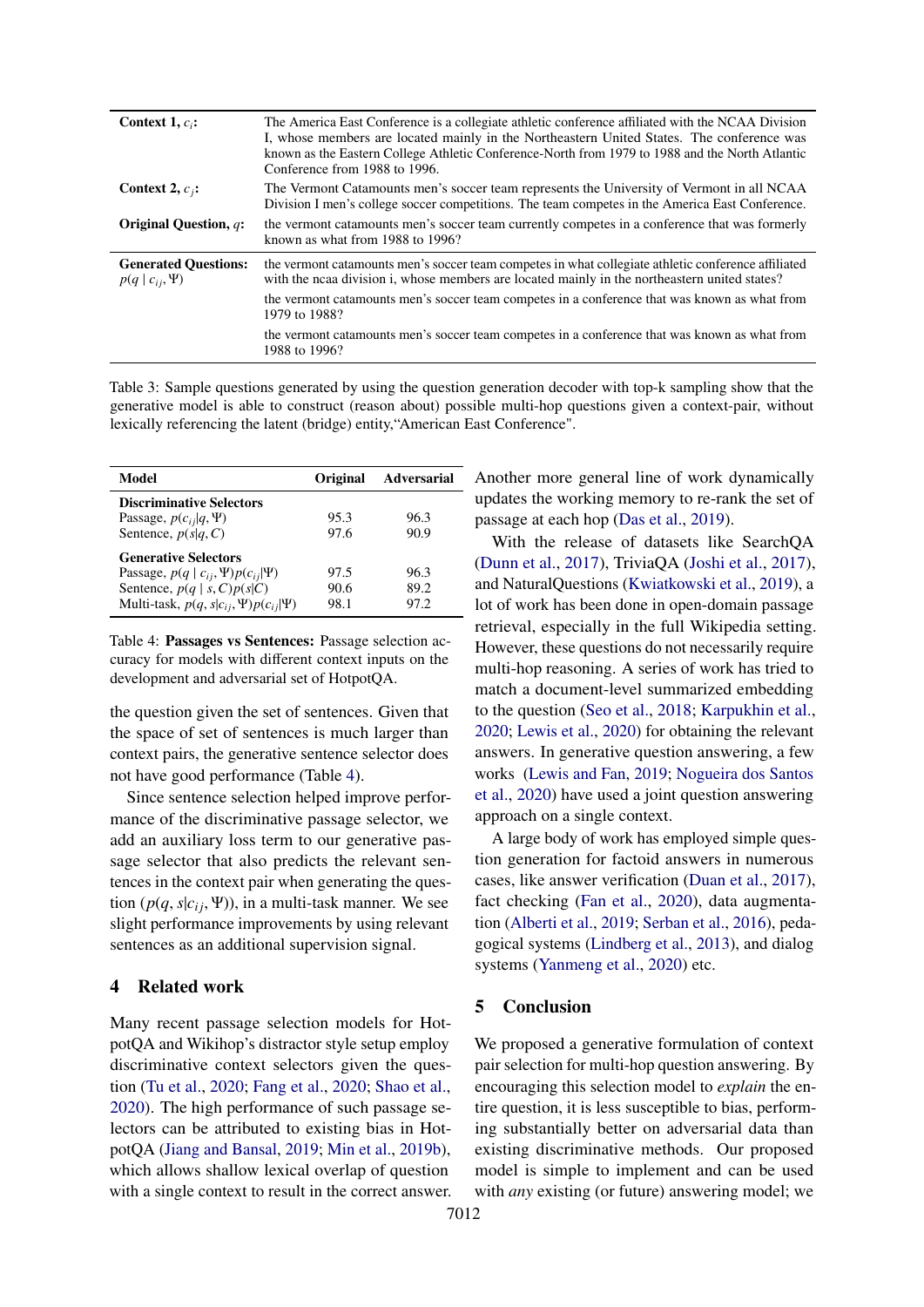will release code to support this integration. Since context pair selection scales quadratically with the number of contexts, it is not ideal for scenarios that involve a large number of possible contexts. However, it allows for deeper inter-document interaction as compared to other approaches that use summarized document representations. With more reasoning steps, selecting relevant documents given only the question becomes challenging, increasing the need for inter-document interaction. An easy way to reduce the computation cost is to consider only a set of top-k contexts and perform a two-stage coarse-to-fine passage selection. The generative story presented in the paper may not work for question types beyond the datasets considered, for eg., in case of multiple  $(>1)$  bridge entities or more than two contexts. However, we demonstrate that this idea works for most common reasoning types that are central in current multihop reasoning datasets. The code is available at <https://github.com/dDua/JointQA>

## 6 Ethical Considerations

This paper focuses on how existing question answering models take shortcuts by exploiting biases in data that incentivize performing only shallow lexical overlap between the question and the context, to achieve better performance without learning the right way to reason. Based on the recommendations by [Blodgett et al.](#page-4-10) [\(2020\)](#page-4-10) (R3), if a systems is deployed in the wild, it should not favor inaccurate facts because of a brittle training methodology. Our work helps in taking a step towards understanding how to avoid exploiting such unwanted correlation in the data.

### Acknowledgements

We would like to thank Robert Logan, Anthony Chen, Sanjay Subramanian and the anonymous reviewers for the discussions and feedback on earlier versions. We would also like to thank Hasso Plattner Institute (HPI) for supporting the first author through UCI-HPI fellowship.

### References

<span id="page-4-9"></span>Chris Alberti, Daniel Andor, Emily Pitler, Jacob Devlin, and Michael Collins. 2019. [Synthetic QA cor](https://doi.org/10.18653/v1/P19-1620)[pora generation with roundtrip consistency.](https://doi.org/10.18653/v1/P19-1620) In *Proceedings of the 57th Annual Meeting of the Association for Computational Linguistics*, pages 6168– 6173, Florence, Italy. Association for Computational Linguistics.

- <span id="page-4-3"></span>Shai Ben-David, Tyler Lu, Teresa Luu, and Dávid Pál. 2010. Impossibility theorems for domain adaptation. In *International Conference on Artificial Intelligence and Statistics*, pages 129–136.
- <span id="page-4-10"></span>Su Lin Blodgett, Solon Barocas, Hal Daumé III, and Hanna Wallach. 2020. [Language \(technology\) is](https://doi.org/10.18653/v1/2020.acl-main.485) [power: A critical survey of "bias" in NLP.](https://doi.org/10.18653/v1/2020.acl-main.485) In *Proceedings of the 58th Annual Meeting of the Association for Computational Linguistics*, pages 5454– 5476, Online. Association for Computational Linguistics.
- <span id="page-4-1"></span>Jifan Chen, Shih-ting Lin, and Greg Durrett. 2019. [Multi-hop question answering via reasoning chains.](https://arxiv.org/abs/1910.02610) *ArXiv preprint*, abs/1910.02610.
- <span id="page-4-4"></span>Christopher Clark and Matt Gardner. 2018. [Simple](https://doi.org/10.18653/v1/P18-1078) and eff[ective multi-paragraph reading comprehen](https://doi.org/10.18653/v1/P18-1078)[sion.](https://doi.org/10.18653/v1/P18-1078) In *Proceedings of the 56th Annual Meeting of the Association for Computational Linguistics (Volume 1: Long Papers)*, pages 845–855, Melbourne, Australia. Association for Computational Linguistics.
- <span id="page-4-5"></span>Rajarshi Das, Shehzaad Dhuliawala, Manzil Zaheer, and Andrew McCallum. 2019. [Multi-step retriever](https://openreview.net/forum?id=HkfPSh05K7)[reader interaction for scalable open-domain ques](https://openreview.net/forum?id=HkfPSh05K7)[tion answering.](https://openreview.net/forum?id=HkfPSh05K7) In *7th International Conference on Learning Representations, ICLR 2019, New Orleans, LA, USA, May 6-9, 2019*. OpenReview.net.
- <span id="page-4-0"></span>Dheeru Dua, Sameer Singh, and Matt Gardner. 2020. [Benefits of intermediate annotations in reading com](https://doi.org/10.18653/v1/2020.acl-main.497)[prehension.](https://doi.org/10.18653/v1/2020.acl-main.497) In *Proceedings of the 58th Annual Meeting of the Association for Computational Linguistics*, pages 5627–5634, Online. Association for Computational Linguistics.
- <span id="page-4-7"></span>Nan Duan, Duyu Tang, Peng Chen, and Ming Zhou. 2017. [Question generation for question answering.](https://doi.org/10.18653/v1/D17-1090) In *Proceedings of the 2017 Conference on Empirical Methods in Natural Language Processing*, pages 866–874, Copenhagen, Denmark. Association for Computational Linguistics.
- <span id="page-4-6"></span>Matthew Dunn, Levent Sagun, Mike Higgins, V Ugur Guney, Volkan Cirik, and Kyunghyun Cho. 2017. [Searchqa: A new q&a dataset augmented with](https://arxiv.org/abs/1704.05179) [context from a search engine.](https://arxiv.org/abs/1704.05179) *ArXiv preprint*, abs/1704.05179.
- <span id="page-4-8"></span>Angela Fan, Aleksandra Piktus, Fabio Petroni, Guillaume Wenzek, Marzieh Saeidi, Andreas Vlachos, Antoine Bordes, and Sebastian Riedel. 2020. [Gen](https://doi.org/10.18653/v1/2020.emnlp-main.580)[erating fact checking briefs.](https://doi.org/10.18653/v1/2020.emnlp-main.580) In *Proceedings of the 2020 Conference on Empirical Methods in Natural Language Processing (EMNLP)*, pages 7147–7161, Online. Association for Computational Linguistics.
- <span id="page-4-2"></span>Yuwei Fang, Siqi Sun, Zhe Gan, Rohit Pillai, Shuohang Wang, and Jingjing Liu. 2020. [Hierarchical](https://doi.org/10.18653/v1/2020.emnlp-main.710) [graph network for multi-hop question answering.](https://doi.org/10.18653/v1/2020.emnlp-main.710) In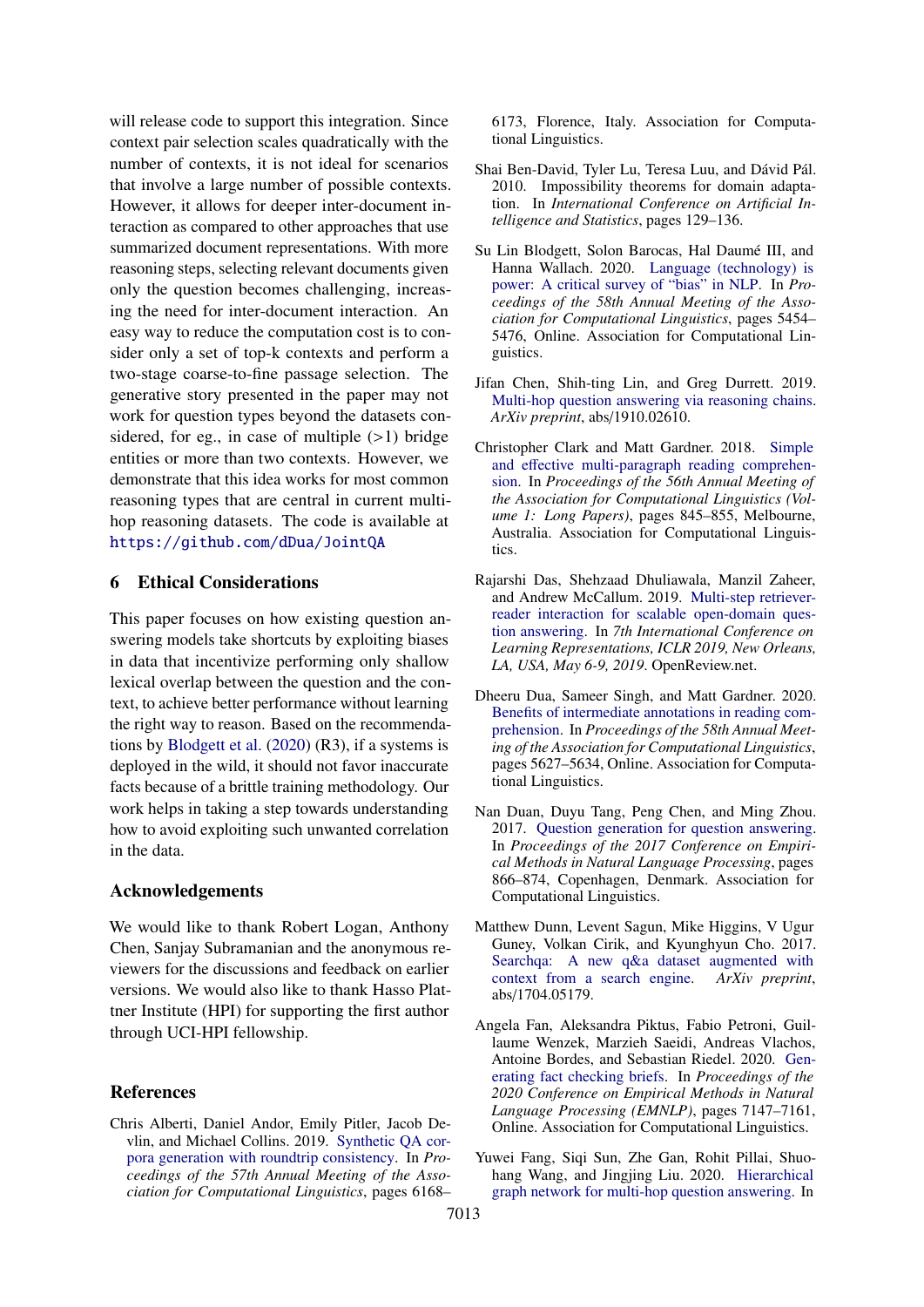*Proceedings of the 2020 Conference on Empirical Methods in Natural Language Processing (EMNLP)*, pages 8823–8838, Online. Association for Computational Linguistics.

- <span id="page-5-1"></span>Mor Geva, Yoav Goldberg, and Jonathan Berant. 2019. [Are we modeling the task or the annotator? an inves](https://doi.org/10.18653/v1/D19-1107)[tigation of annotator bias in natural language under](https://doi.org/10.18653/v1/D19-1107)[standing datasets.](https://doi.org/10.18653/v1/D19-1107) In *Proceedings of the 2019 Conference on Empirical Methods in Natural Language Processing and the 9th International Joint Conference on Natural Language Processing (EMNLP-IJCNLP)*, pages 1161–1166, Hong Kong, China. Association for Computational Linguistics.
- <span id="page-5-2"></span>Suchin Gururangan, Swabha Swayamdipta, Omer Levy, Roy Schwartz, Samuel Bowman, and Noah A. Smith. 2018. [Annotation artifacts in natural lan](https://doi.org/10.18653/v1/N18-2017)[guage inference data.](https://doi.org/10.18653/v1/N18-2017) In *Proceedings of the 2018 Conference of the North American Chapter of the Association for Computational Linguistics: Human Language Technologies, Volume 2 (Short Papers)*, pages 107–112, New Orleans, Louisiana. Association for Computational Linguistics.
- <span id="page-5-4"></span>Robin Jia and Percy Liang. 2017. [Adversarial exam](https://doi.org/10.18653/v1/D17-1215)[ples for evaluating reading comprehension systems.](https://doi.org/10.18653/v1/D17-1215) In *Proceedings of the 2017 Conference on Empirical Methods in Natural Language Processing*, pages 2021–2031, Copenhagen, Denmark. Association for Computational Linguistics.
- <span id="page-5-0"></span>Yichen Jiang and Mohit Bansal. 2019. [Avoiding rea](https://doi.org/10.18653/v1/P19-1262)[soning shortcuts: Adversarial evaluation, training,](https://doi.org/10.18653/v1/P19-1262) [and model development for multi-hop QA.](https://doi.org/10.18653/v1/P19-1262) In *Proceedings of the 57th Annual Meeting of the Association for Computational Linguistics*, pages 2726– 2736, Florence, Italy. Association for Computational Linguistics.
- <span id="page-5-8"></span>Mandar Joshi, Eunsol Choi, Daniel Weld, and Luke Zettlemoyer. 2017. [TriviaQA: A large scale dis](https://doi.org/10.18653/v1/P17-1147)[tantly supervised challenge dataset for reading com](https://doi.org/10.18653/v1/P17-1147)[prehension.](https://doi.org/10.18653/v1/P17-1147) In *Proceedings of the 55th Annual Meeting of the Association for Computational Linguistics (Volume 1: Long Papers)*, pages 1601–1611, Vancouver, Canada. Association for Computational Linguistics.
- <span id="page-5-10"></span>Vladimir Karpukhin, Barlas Oguz, Sewon Min, Patrick Lewis, Ledell Wu, Sergey Edunov, Danqi Chen, and Wen-tau Yih. 2020. [Dense passage retrieval for](https://doi.org/10.18653/v1/2020.emnlp-main.550) [open-domain question answering.](https://doi.org/10.18653/v1/2020.emnlp-main.550) In *Proceedings of the 2020 Conference on Empirical Methods in Natural Language Processing (EMNLP)*, pages 6769– 6781, Online. Association for Computational Linguistics.
- <span id="page-5-9"></span>Tom Kwiatkowski, Jennimaria Palomaki, Olivia Redfield, Michael Collins, Ankur Parikh, Chris Alberti, Danielle Epstein, Illia Polosukhin, Jacob Devlin, Kenton Lee, Kristina Toutanova, Llion Jones, Matthew Kelcey, Ming-Wei Chang, Andrew M. Dai, Jakob Uszkoreit, Quoc Le, and Slav Petrov. 2019.

[Natural questions: A benchmark for question an](https://doi.org/10.1162/tacl_a_00276)[swering research.](https://doi.org/10.1162/tacl_a_00276) *Transactions of the Association for Computational Linguistics*, 7:452–466.

- <span id="page-5-12"></span>Mike Lewis and Angela Fan. 2019. [Generative ques](https://openreview.net/forum?id=Bkx0RjA9tX)[tion answering: Learning to answer the whole ques](https://openreview.net/forum?id=Bkx0RjA9tX)[tion.](https://openreview.net/forum?id=Bkx0RjA9tX) In *7th International Conference on Learning Representations, ICLR 2019, New Orleans, LA, USA, May 6-9, 2019*. OpenReview.net.
- <span id="page-5-11"></span>Patrick S. H. Lewis, Ethan Perez, Aleksandra Piktus, Fabio Petroni, Vladimir Karpukhin, Naman Goyal, Heinrich Küttler, Mike Lewis, Wen-tau Yih, Tim Rocktäschel, Sebastian Riedel, and Douwe Kiela. 2020. [Retrieval-augmented generation for](https://proceedings.neurips.cc/paper/2020/hash/6b493230205f780e1bc26945df7481e5-Abstract.html) [knowledge-intensive NLP tasks.](https://proceedings.neurips.cc/paper/2020/hash/6b493230205f780e1bc26945df7481e5-Abstract.html) In *Advances in Neural Information Processing Systems 33: Annual Conference on Neural Information Processing Systems 2020, NeurIPS 2020, December 6-12, 2020, virtual*.
- <span id="page-5-14"></span>David Lindberg, Fred Popowich, John Nesbit, and Phil Winne. 2013. [Generating natural language ques](https://aclanthology.org/W13-2114)[tions to support learning on-line.](https://aclanthology.org/W13-2114) In *Proceedings of the 14th European Workshop on Natural Language Generation*, pages 105–114, Sofia, Bulgaria. Association for Computational Linguistics.
- <span id="page-5-6"></span>Yinhan Liu, Myle Ott, Naman Goyal, Jingfei Du, Mandar Joshi, Danqi Chen, Omer Levy, Mike Lewis, Luke Zettlemoyer, and Veselin Stoyanov. 2019. [Roberta: A robustly optimized bert pretraining ap](https://arxiv.org/abs/1907.11692)[proach.](https://arxiv.org/abs/1907.11692) *ArXiv preprint*, abs/1907.11692.
- <span id="page-5-5"></span>Sewon Min, Danqi Chen, Hannaneh Hajishirzi, and Luke Zettlemoyer. 2019a. [A discrete hard EM ap](https://doi.org/10.18653/v1/D19-1284)[proach for weakly supervised question answering.](https://doi.org/10.18653/v1/D19-1284) In *Proceedings of the 2019 Conference on Empirical Methods in Natural Language Processing and the 9th International Joint Conference on Natural Language Processing (EMNLP-IJCNLP)*, pages 2851– 2864, Hong Kong, China. Association for Computational Linguistics.
- <span id="page-5-3"></span>Sewon Min, Eric Wallace, Sameer Singh, Matt Gardner, Hannaneh Hajishirzi, and Luke Zettlemoyer. 2019b. [Compositional questions do not necessitate](https://doi.org/10.18653/v1/P19-1416) [multi-hop reasoning.](https://doi.org/10.18653/v1/P19-1416) In *Proceedings of the 57th Annual Meeting of the Association for Computational Linguistics*, pages 4249–4257, Florence, Italy. Association for Computational Linguistics.
- <span id="page-5-13"></span>Cicero Nogueira dos Santos, Xiaofei Ma, Ramesh Nallapati, Zhiheng Huang, and Bing Xiang. 2020. [Be](https://doi.org/10.18653/v1/2020.emnlp-main.134)[yond \[CLS\] through ranking by generation.](https://doi.org/10.18653/v1/2020.emnlp-main.134) In *Proceedings of the 2020 Conference on Empirical Methods in Natural Language Processing (EMNLP)*, pages 1722–1727, Online. Association for Computational Linguistics.
- <span id="page-5-7"></span>Ethan Perez, Patrick Lewis, Wen-tau Yih, Kyunghyun Cho, and Douwe Kiela. 2020. [Unsupervised ques](https://doi.org/10.18653/v1/2020.emnlp-main.713)[tion decomposition for question answering.](https://doi.org/10.18653/v1/2020.emnlp-main.713) In *Proceedings of the 2020 Conference on Empirical Methods in Natural Language Processing (EMNLP)*,